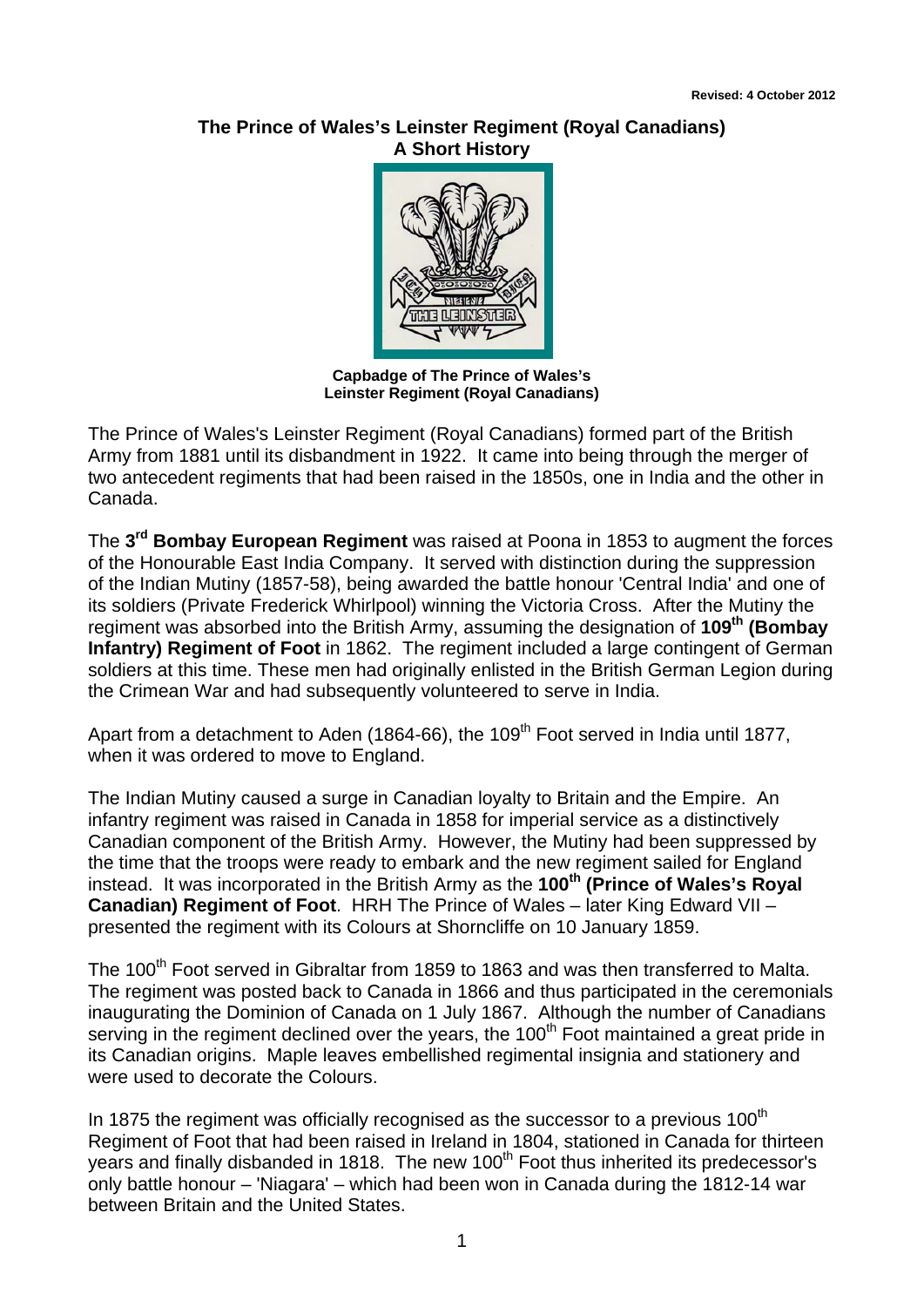The 100<sup>th</sup> Foot left Canada in 1868 and served at various stations in Great Britain and Ireland until 1877, when it was posted to India.

Under a major reform of the British regimental system, the 100<sup>th</sup> (Prince of Wales's Royal Canadian) and 109<sup>th</sup> (Bombay Infantry) Regiments of Foot merged on 1 July 1881 to form **The Prince of Wales's Leinster Regiment (Royal Canadians)**. The amalgamated regiment perpetuated the 100<sup>th</sup> Foot's historical links with Canada and the Indian origins of the  $109<sup>th</sup>$ . The regiment also gained a new territorial association, being allocated a recruiting area covering King's County (now Offaly), Longford, Meath, Queen's County (now Laois) and Westmeath – five counties in the Irish province of Leinster.

The 100<sup>th</sup> Foot was in India at the time of the merger, becoming the new regiment's  $1<sup>st</sup>$ Battalion and remaining there until 1894. The 109<sup>th</sup> Foot was in Aldershot and became the  $2<sup>nd</sup>$  Battalion. It moved to serve in Ireland from 1882 to 1888 and then spent a further period in England. The militia regiments of King's County, Queen's County and Meath became the  $3<sup>rd</sup>$ , 4<sup>th</sup> and 5<sup>th</sup> Battalions respectively and the regimental depot was established at Birr.

In 1894 the 1<sup>st</sup> Battalion moved from India to Ireland and the 2<sup>nd</sup> Battalion from Aldershot to Malta. The 1<sup>st</sup> Battalion remained in Ireland until 1898, although it did send a detachment to the composite battalion that fought in the Ashanti War in 1895. The 2<sup>nd</sup> Battalion moved on to Bermuda in 1895, to Halifax in Nova Scotia in 1897 and then in 1898 to the West Indies. 1898 also saw the 1<sup>st</sup> Battalion move from Ireland to take over from the 2<sup>nd</sup> Battalion in Halifax, making it the last-ever British infantry battalion to garrison Canada.

In 1900 the 1<sup>st</sup> Battalion was deployed to take part in the war in South Africa, where it remained until after the conclusion of hostilities in 1902. The 3<sup>rd</sup> Battalion also served in South Africa over the period 1900-02; it had been embodied for home defence duties but its men volunteered for active service overseas. The 2<sup>nd</sup> Battalion arrived in South Africa from the West Indies in 1902, serving in the final months of the war and then forming part of the British garrison. The battle honour 'South Africa, 1900-02' was awarded in 1905.

The 1<sup>st</sup> Battalion spent nine years in Ireland and England following its return from South Africa in 1902. In 1905 the  $2<sup>nd</sup>$  Battalion moved from South Africa to Mauritius, then two years later to India.

In 1911 the 1<sup>st</sup> Battalion was moved to India and the  $2^{nd}$  Battalion to Cork in Ireland. The 2<sup>nd</sup> Battalion was thus able to deploy to France soon after the outbreak of the Great War, landing at St. Nazaire on 12 September 1914. The 2<sup>nd</sup> Battalion remained on the Western Front until the end of the war, absorbing the remnants of the  $6<sup>th</sup>$  Battalion of The Connaught Rangers in April 1918 after the latter suffered heavy losses facing the German spring offensive.

The 1<sup>st</sup> Battalion arrived on the Western Front from India in December 1914 but in November the following year it was transferred to Macedonia. It moved to Egypt in September 1917, subsequently serving in the Palestine campaign.

The regiment also raised two service battalions for the conflict – the  $6<sup>th</sup>$  Battalion (which served at Gallipoli and in the Macedonian and Palestine campaigns) and the  $7<sup>th</sup>$  Battalion